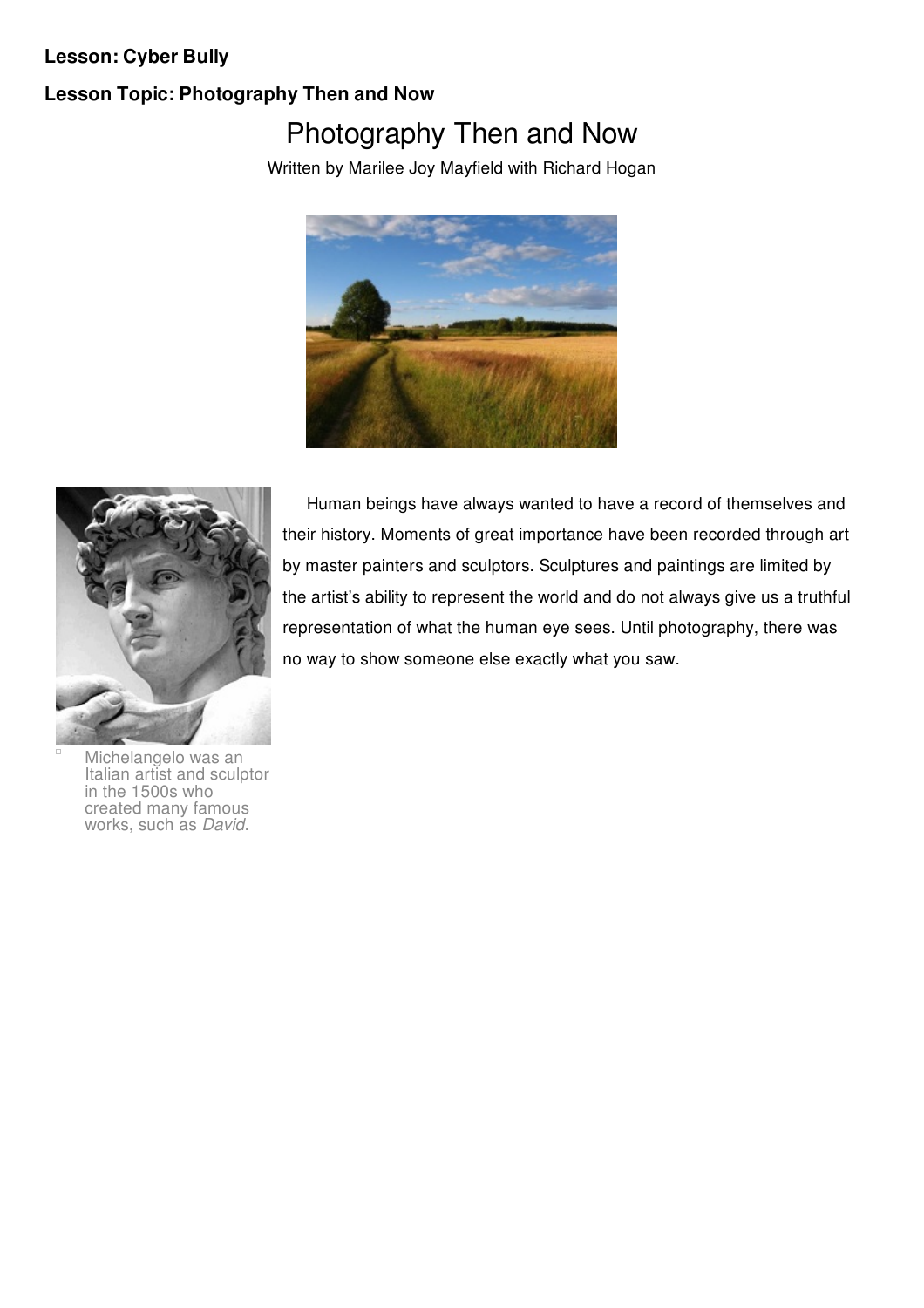The basic principle behind what became a modern camera was known for hundreds of years in the **camera obscura**. The camera obscura is a darkened room or tent with a small hole in the wall which allowed the image of the outside world to be projected onto the wall, cloth, or paper. It was used by artists to sketch objects quickly and accurately. Historians have traced the origins of the camera obscura to China between the years 470 and 390 BCE.

Eventually, a portable camera obscura was built with a small hole in the front, allowing artists to draw a wider range of



This drawing shows an artist using a *camera obscura* to trace a picture of something outside the box.

objects. It wasn't until the middle of the 19th century, when light sensitive materials became available, that the images artists would normally draw were projected onto pieces of glass, paper, metal, or film and developed into photographs.

 $\Box$ 

The technology behind the camera obscura is naturally occurring, but people needed to develop the light sensitive materials in order to take the first photographs.

In 1822 French inventor Nicéphore Niépce made the first photograph using a crude mixture of chemicals. The resulting image was not very clear and was not permanent.

In 1839 Niépce's partner Louis Daguerre improved the process and invented the daguerreotype. Even though the daguerreotype process involved treating metal plates with toxic fumes, people were willing to risk breathing in the fumes since the resulting photographs were clear and permanent. Daguerreotypes made a huge impact on the world and for the first time, portrait studios opened up in huge numbers.



Right before he died in 1848, this daguerrotype was taken of famous writer Edgar Allan Poe.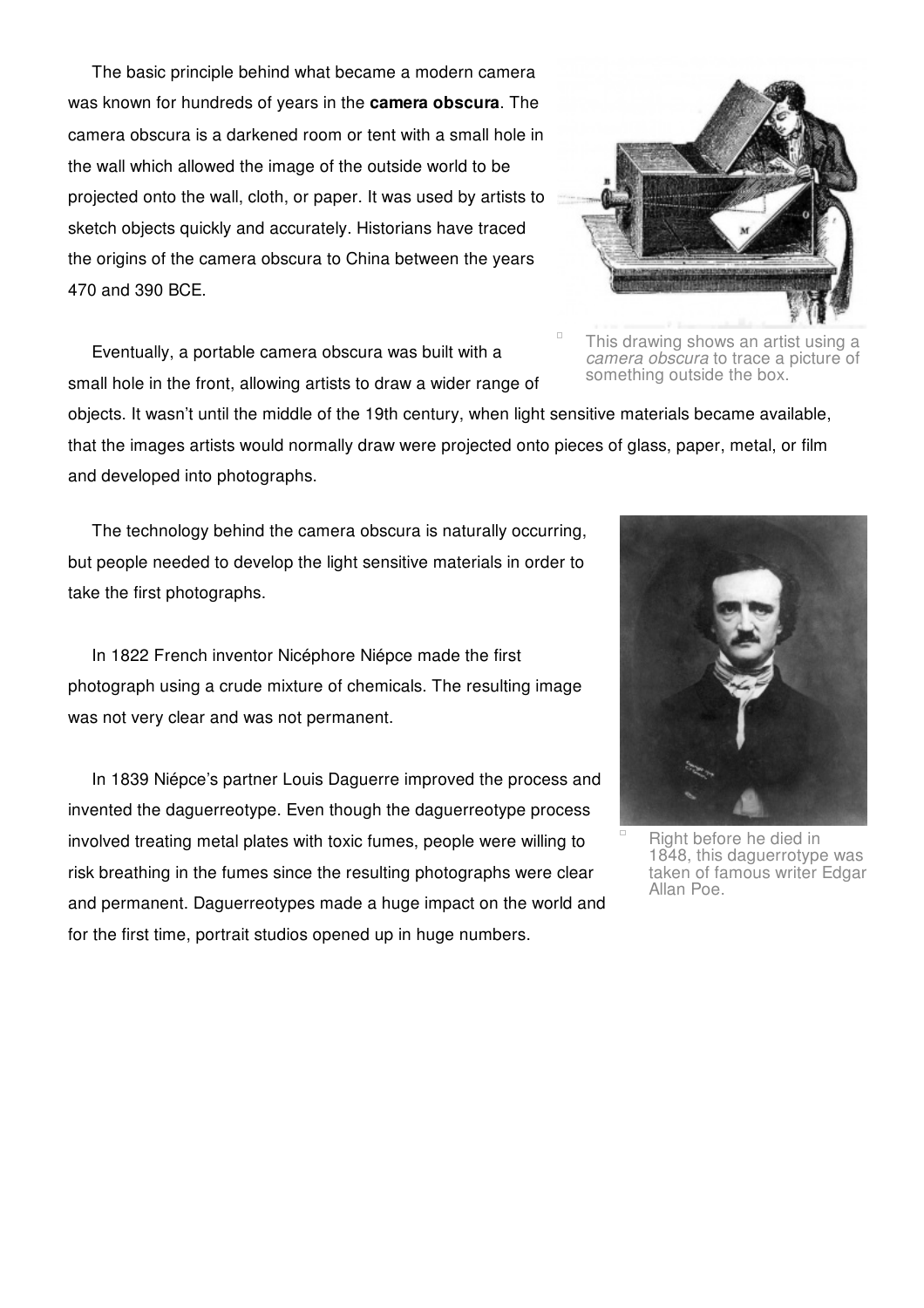A huge leap forward in photography happened in 1885 when George Eastman invented roll film. Before this, photographers were limited to using very large, fragile glass plate negatives, and most people could not afford photography equipment. Eastman's invention made film and cameras smaller and inexpensive. Ordinary people could become amateur photographers and share their photographs.



George Eastman holds a Kodak #2 Camera on the S.S. *Gallia* in 1890.

Color photographs have been made since the 1860s, but they were not widespread for many years. At first, the process involved taking three black and white photographs: one through a red, a green, and a blue filter, and overlaid to make a color image. It was very expensive and time consuming. Color film was introduced in the 1930s but didn't become common until the 1960s and 1970s when it was easier to use, process, and develop.



This image of a tartan ribbon taken by Thomas Sutton in 1861 is considered to be the first color photograph.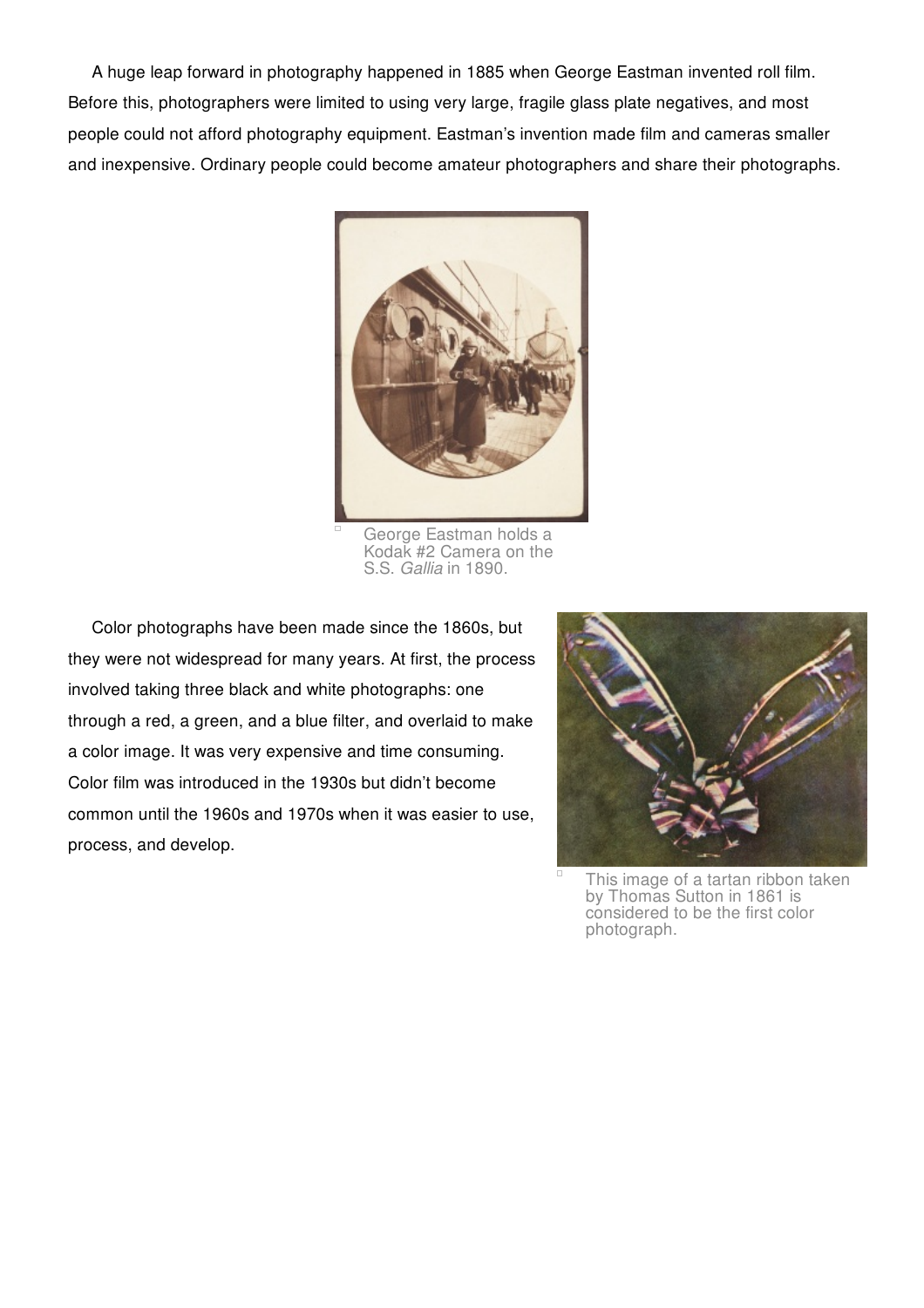Today, specialized equipment and chemicals are not longer needed to take a photograph. Digital cameras are available and built in to lots of electronics. You can send your photo all over the world in just a few seconds when you upload it on the Internet. Photographic technology has made huge leaps forward since the days of the camera obscura. You could even say that the technology seems to have accelerated in a flash!



Modern technology allows photographers to take clear, beautiful pictures and share them immediately with the world, such as this image of Venice, Italy, at night.

## **Question 1:**

According to the article, what is the biggest difference between photographs and works of art such as sculptures or paintings?

- $\circ$  Photographs can record important sounds.
- $\circ$ Photographs can record important moments.
- $\circ$  Photographs can show what the eye has seen.
- $\circ$  Photographs can show what something resembles.

#### **Question 2:**

What is the main idea of this text?

- $\degree$  Today you can send your photo all over the world in just a few seconds when you upload it on the Internet.
- The first *camera obscura*, used by artists to sketch objects, was a small hole in one wall of a dark room.
- $\degree$  Capturing images has evolved from sculptures and paintings to modern-day cameras and online sharing.
- $\degree$  The Kodak camera, the first camera designed for roll film, made photography accessible to most people.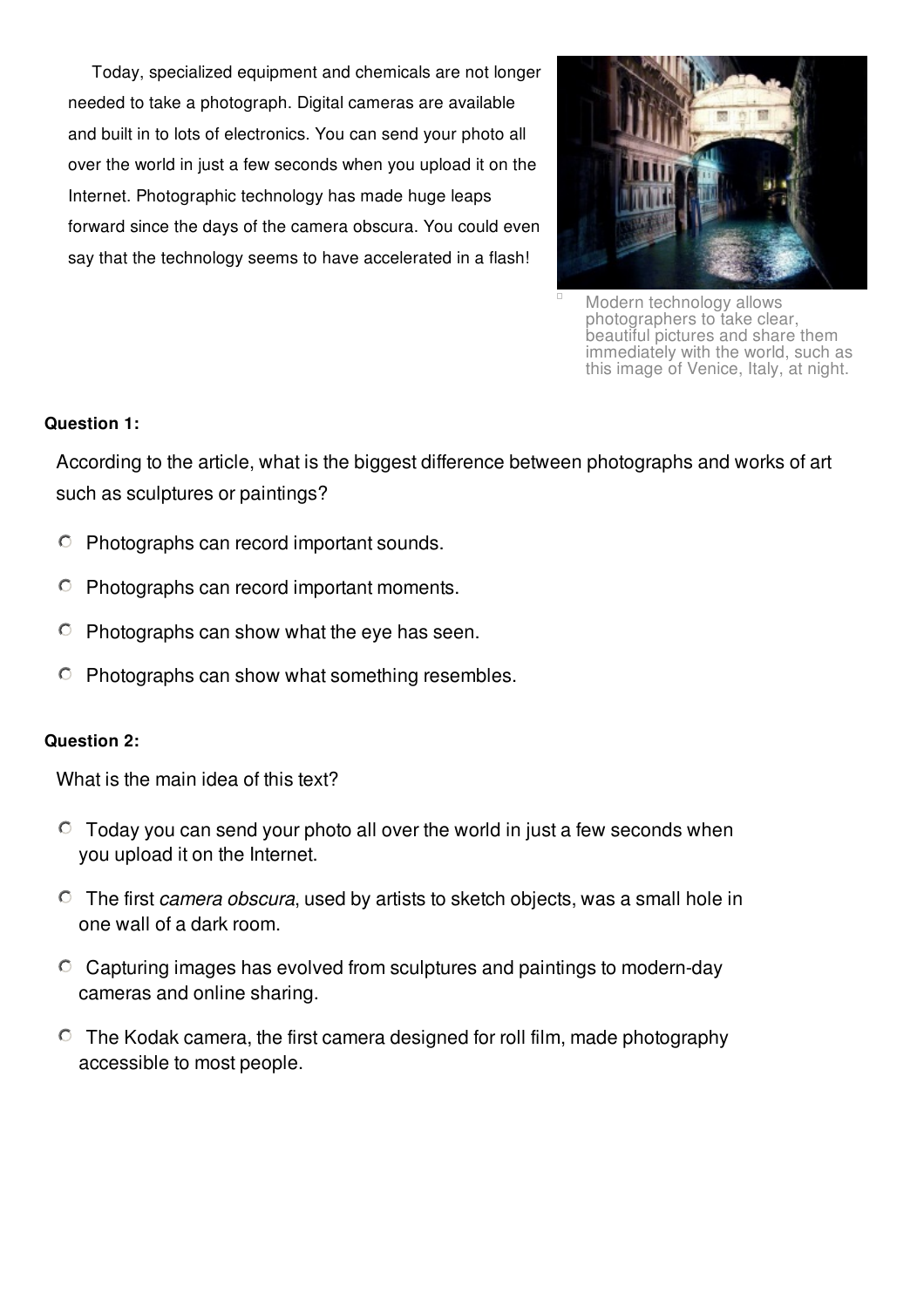## **Question 3:**

What is the connection between the daguerreotype image and photography?

- $\degree$  The daguerreotype image popularized photography and made owning a camera more affordable.
- $\degree$  The daguerreotype image made photography studios less profitable but more accessible.
- $\degree$  The daguerreotype image popularized photography and made it accessible to more people.
- $\degree$  The daguerreotype image allowed artists to sketch photographs more quickly.

# **Question 4:**

Read the passage below.

*George Eastman invented the Kodak camera. It was the first camera designed for roll film. This was easier to use and much more affordable. Now ordinary people could become amateur photographers, and their photographs could be shared.*

What does the word **amateur** mean?

- enthusiastic  $\circ$
- $\circ$ unimaginative
- $\circ$ full-time
- $\circ$ nonprofessional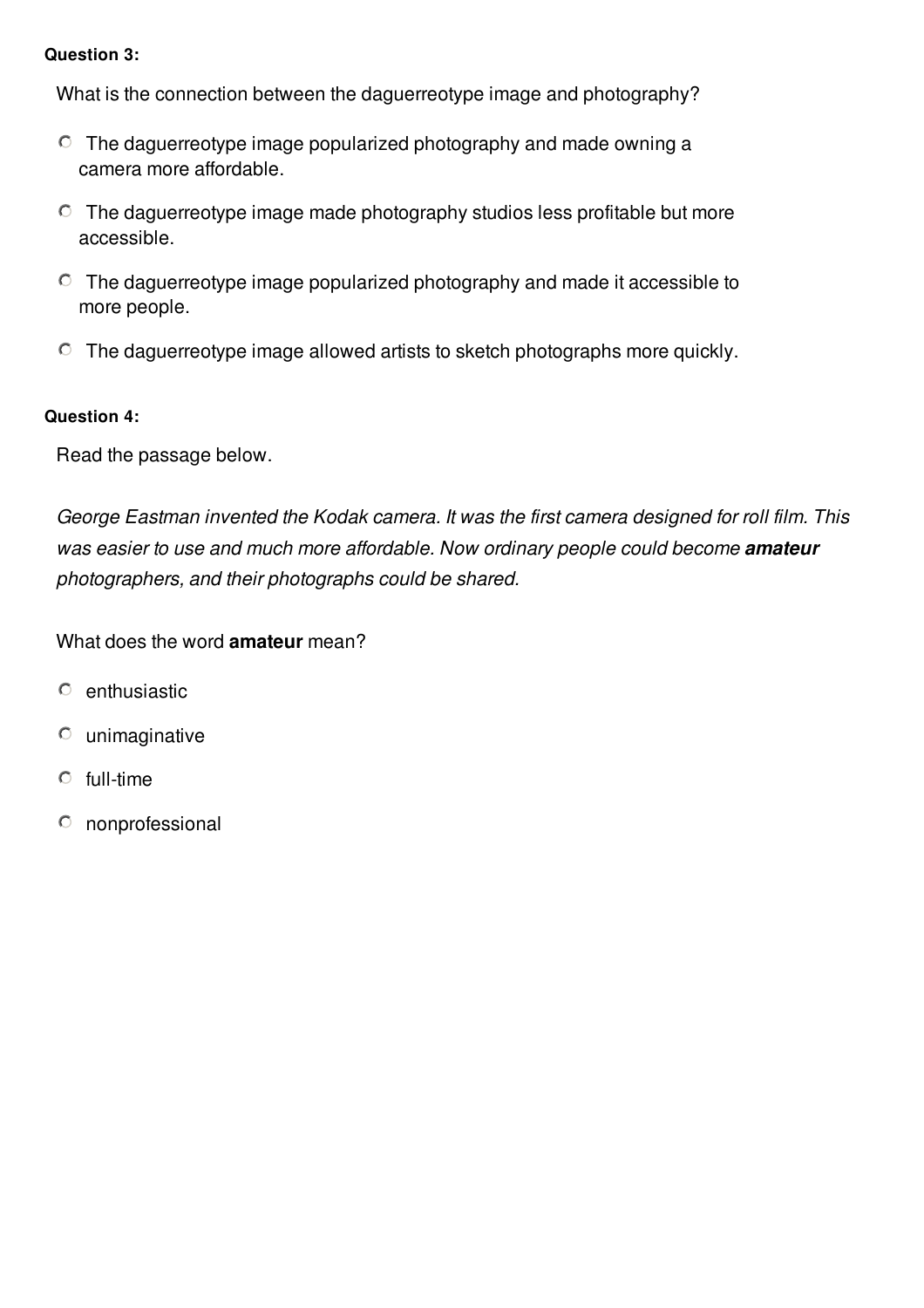## **Question 5:**

Read the passages below.

#### **Passage 1**

The first camera obscura was a small hole in one wall of a darkened room or tent. Light passing through the hole *formed an image of the outside scene. The projected image was somewhat fuzzy and upside down.*

#### **Passage 2**

Today all you have to do is point your phone and you can take a photograph. You can send your photo all over the *world in just a few seconds when you upload it on the Internet.*

How is the organization of these passages alike or different?

- $\degree$  They both describe events in that have not occurred yet.
- $\circ$  They both describe the steps in a process.
- $\degree$  Passage one describes a problem and solution, while passage two lists steps in a process.
- Passage one discusses the past, while passage two focuses on the present.

## **Question 6:**

How is the use of camera technology presented differently in "Cyber Bully" than it is in this article?

- $\degree$  The story shows the harm that modern camera technology can do if used to hurt others, while the article does not.
- $\degree$  The story shows how easy it is to point, click, and upload a picture of someone, while the article does not.
- $\degree$  The article only mentions the drawbacks of modern cameras, while the story is more objective.
- $\degree$  The story shows both the benefits and drawbacks to modern camera technology, while the article only discusses benefits.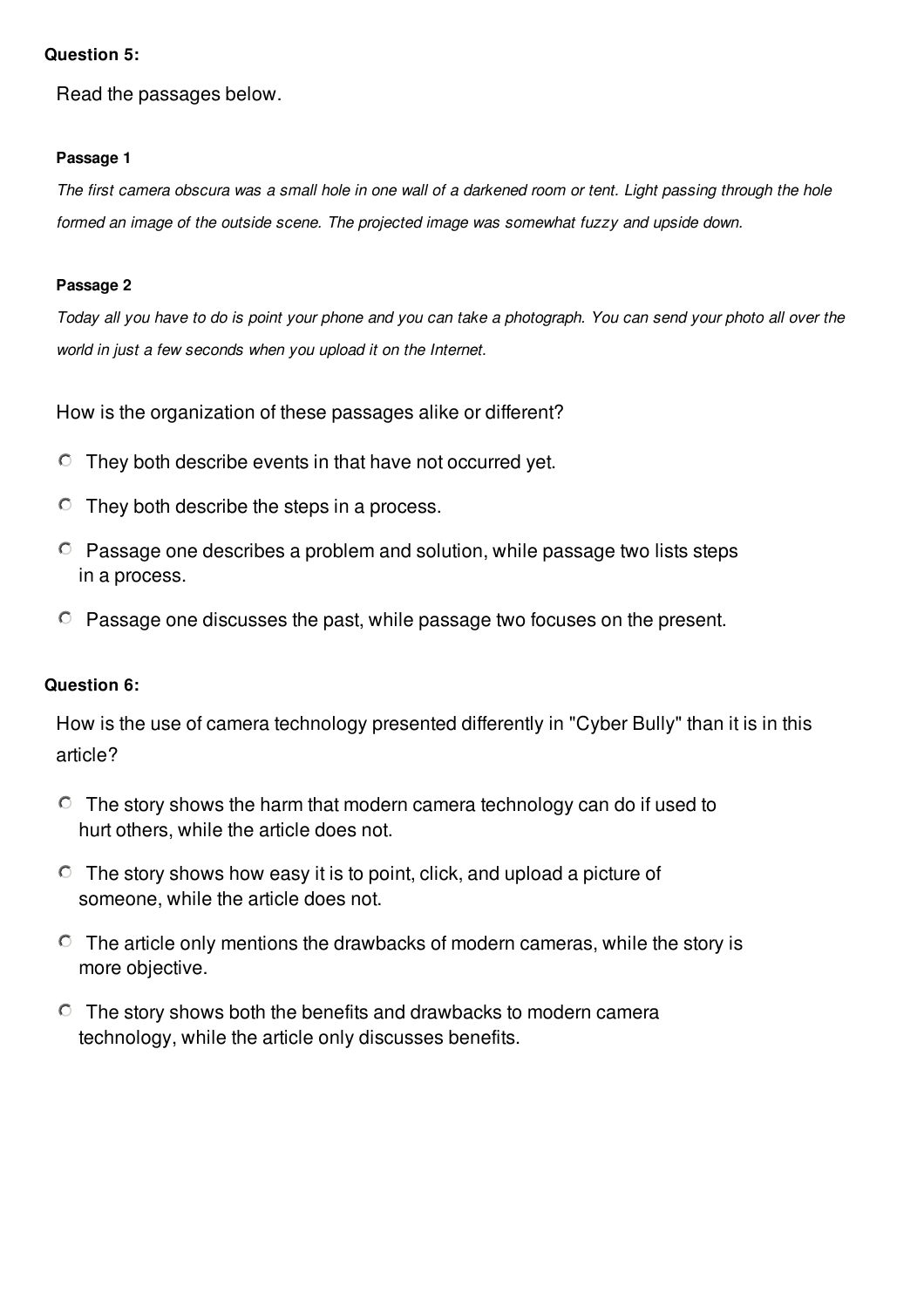## **Question 7:**

What source would tell you exactly when specific types of cameras were invented?

- an encyclopedia entry on the *camera obscura*
- a timeline of the evolution of cameras  $\circ$
- $\circ$ a diagram showing the parts of the first Kodak camera
- pictures of several types of cameras  $\circ$

## **Question 8:**

The author makes the claim that humans have always wanted to have a record of themselves and their history. What details from the article best support this claim?

Check all that are true.

- $\Box$  In 1839, many portrait studios opened as more people wanted to have photos taken.
- $\Box$  Events and people of great importance have been commemorated by master painters and sculptors.
- $\Box$  People all over the world now send photos in just a few seconds by uploading them to the Internet.
- $\Box$  Color photography was first introduced in 1861, but it was not widely used for many years.

 $\Box$  The two basic parts of what became a modern camera were known about for hundreds of years.